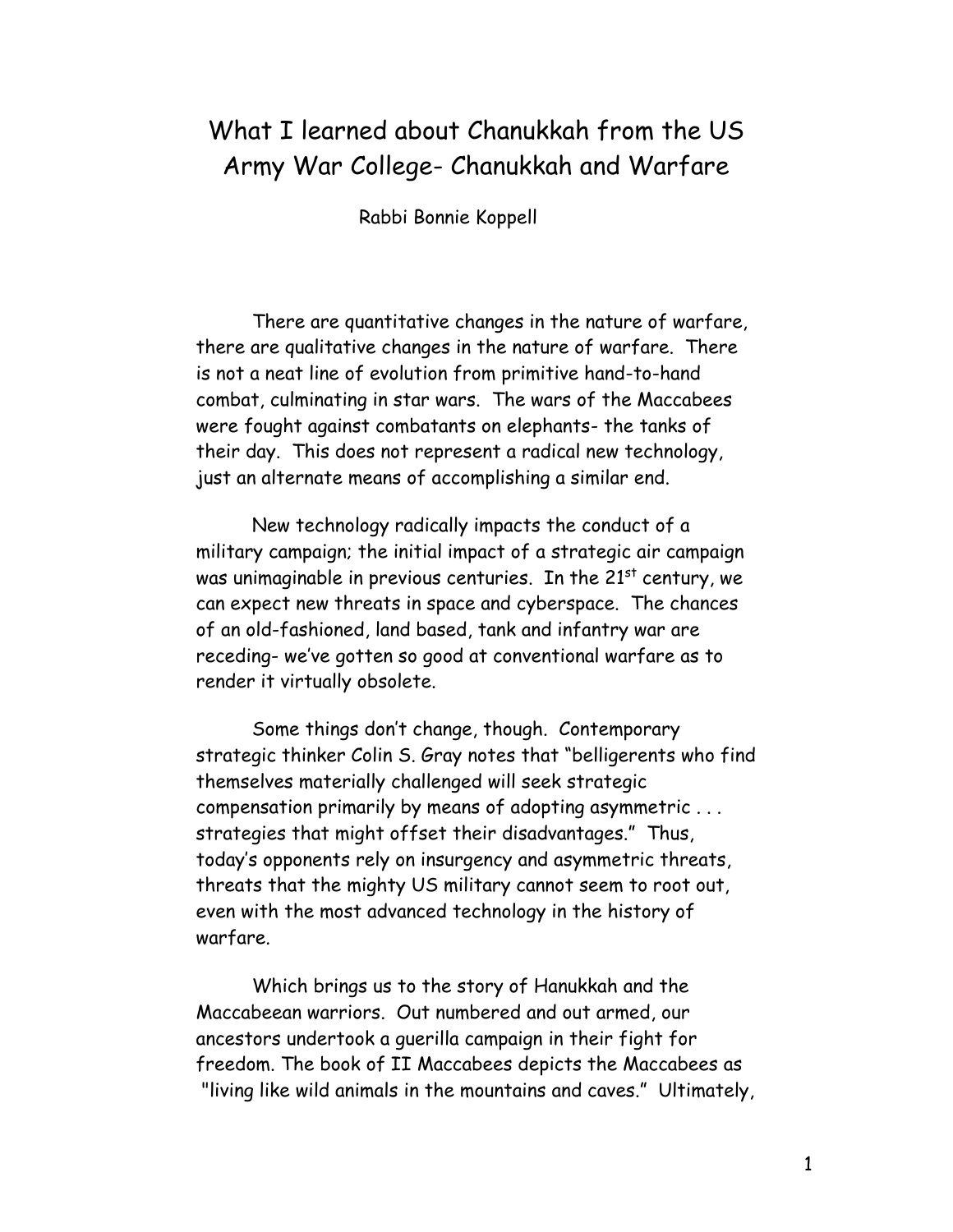the forces of Antiochus learned the same lesson that we are re-learning now- war is not an arithmetic equation in which the bigger number always wins!

Antiochus gave himself the name- Epiphanes, meaning, God incarnate. Beware the leader who thinks he is God! The unwillingness to question one's own strategic thinking and adjust accordingly has been the downfall of military leaders throughout the centuries, and it led to Antiochus decision to halt his campaign.

Victories in small skirmishes led to the capture of weapons and an increased willingness of volunteers to support the Maccabean insurrection. It is important to note that the Maccabees did not target civilians, the distinction between combatants and non-combatants was an accepted standard "bayamim ha-hem/in those days."

As the Jewish fighters gained confidence and skill, Antiochus realized that victory was not forthcoming, his treasury was being rapidly depleted, and a negotiated resolution was preferable to an endless and expensive campaign. B.D. Liddell Hart, in his classic work on strategy, refers to this as "self-exhaustion".

Hart reminds us that a good cause is a sword as well as armour. The Maccabees were sustained by their devotion to a good cause- their right to freedom of religious expression. They were fighting for their own spiritual survival, and, were it not for their bravery, the Jewish way of life could easily have disappeared

Not surprisingly, there was no unanimity regarding the Maccabean perspective among the Jews of their day. Sadly, the nature of power is corrosive, and corruption ultimately beset their regime.

The rabbinic tradition, uncomfortable with the